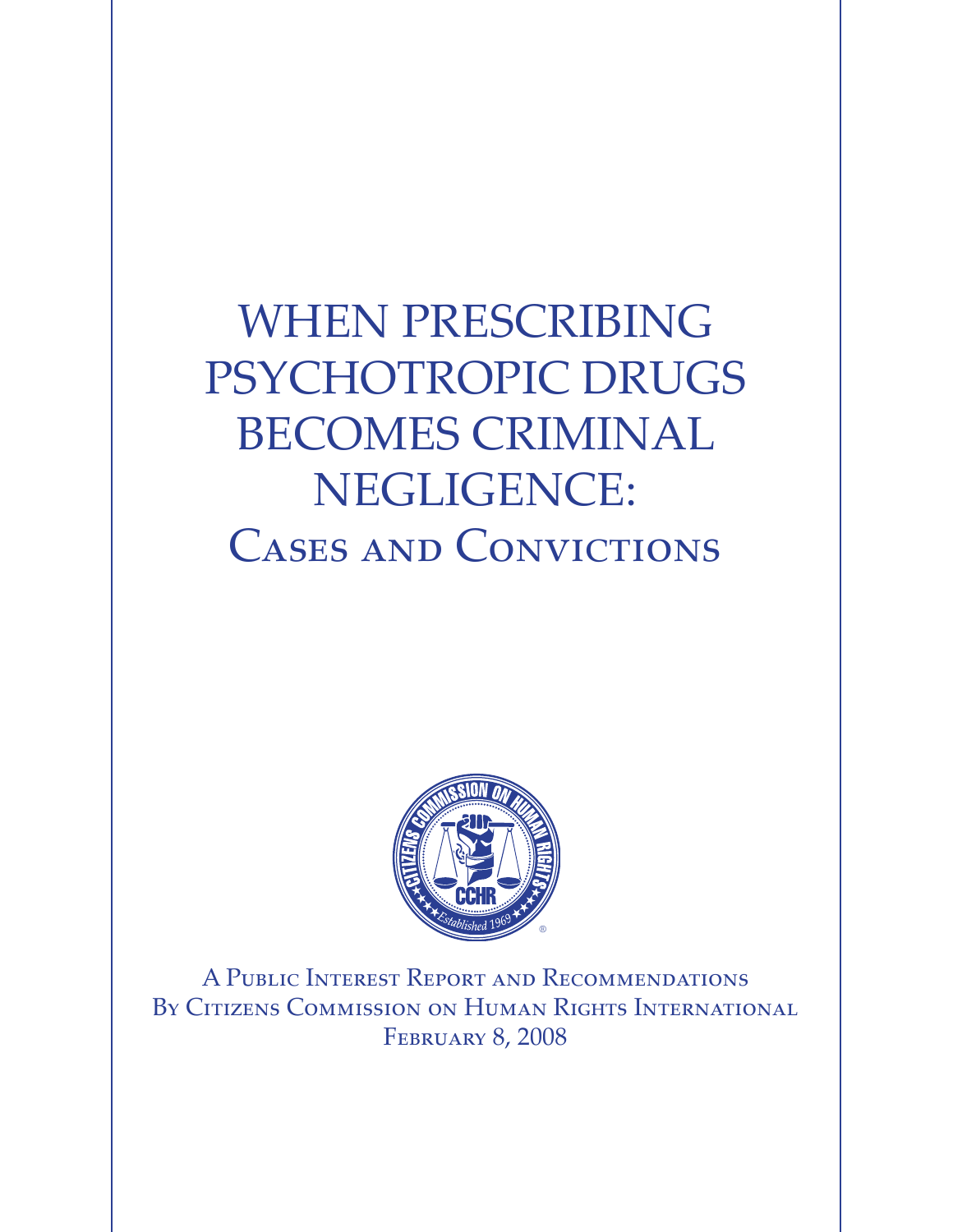#### Overview

On January 22, 2008, acclaimed Australian actor, Heath Ledger, died from an accidental overdose of six types of prescribed painkillers and sedatives. Ellen Borakove, spokesperson for the New York Medical Examiner's office, said the cause of death was "acute intoxication by the combined effects of oxycodone, hydrocodone, diazepam [Valium], temazepam [Restoril], alprazolam [Xanax] and doxylamine.<sup>1</sup> Valium, Restoril and Xanax are benzodiazepines or tranquilizers/sedatives. The U.S. Drug Enforcement Administration (DEA) launched an investigation into how Mr. Ledger acquired the prescription drugs that killed him.

A year earlier, on February 5, Anna Nicole Smith died of an accidental drug overdose in Hollywood, Florida. She was taking 11 prescribed drugs, including the tranquilizers Valium, Ativan and Klonopin, the sedative Chloral Hydrate and the anticonvulsant Topomax. Smith's California psychiatrist, Khristine E. Eroshevich had prescribed the cocktail of drugs. The DEA is also investigating this death.

These are tragic examples of prominent figures—and more follow—but they draw attention to a common scenario: someone prescribed those drugs and are they culpable in any way for the deaths? Very often it is a psychiatrist that does the prescribing; he or she knows these drugs are addictive and potentially very harmful. The question is whether the prescribing methods are simply malpractice or criminally negligent.

In July 2007, Murrieta, California psychiatrist Joel Stanley Dreyer was arrested for unlawfully prescribing controlled substances in exchange for cash. The drug-dealing psychiatrist had been prescribing large amounts of addictive drugs such as Oxycontin, Vicodin and Xanax to seemingly young and healthy patients for \$100 per prescription, after meeting them at places such as parking lots and restaurants, where he would fill out the prescriptions.<sup>2</sup> The case is pending.

In Dreyer's case, he was *illegally* selling the drugs and arrested; however, accountability should exist even when a psychiatrist or doctor is *lawfully* prescribing psychiatric drugs in such quantities that it results in a patient's death. Death due to respiratory failure because of heavy sedation or a patient's accidental overdose of prescription drugs warrant criminal investigation and with evidence, appropriate criminal charges filed.

Since 2003, there have been more than 90 international drug regulatory agency warnings that psychiatric drugs can potentially cause life-threatening affects. This is now common knowledge. When a psychiatrist or other mental health practitioner has prescribed such drugs in disregard of the life and safety of his patient, it is a crime deserving of punishment.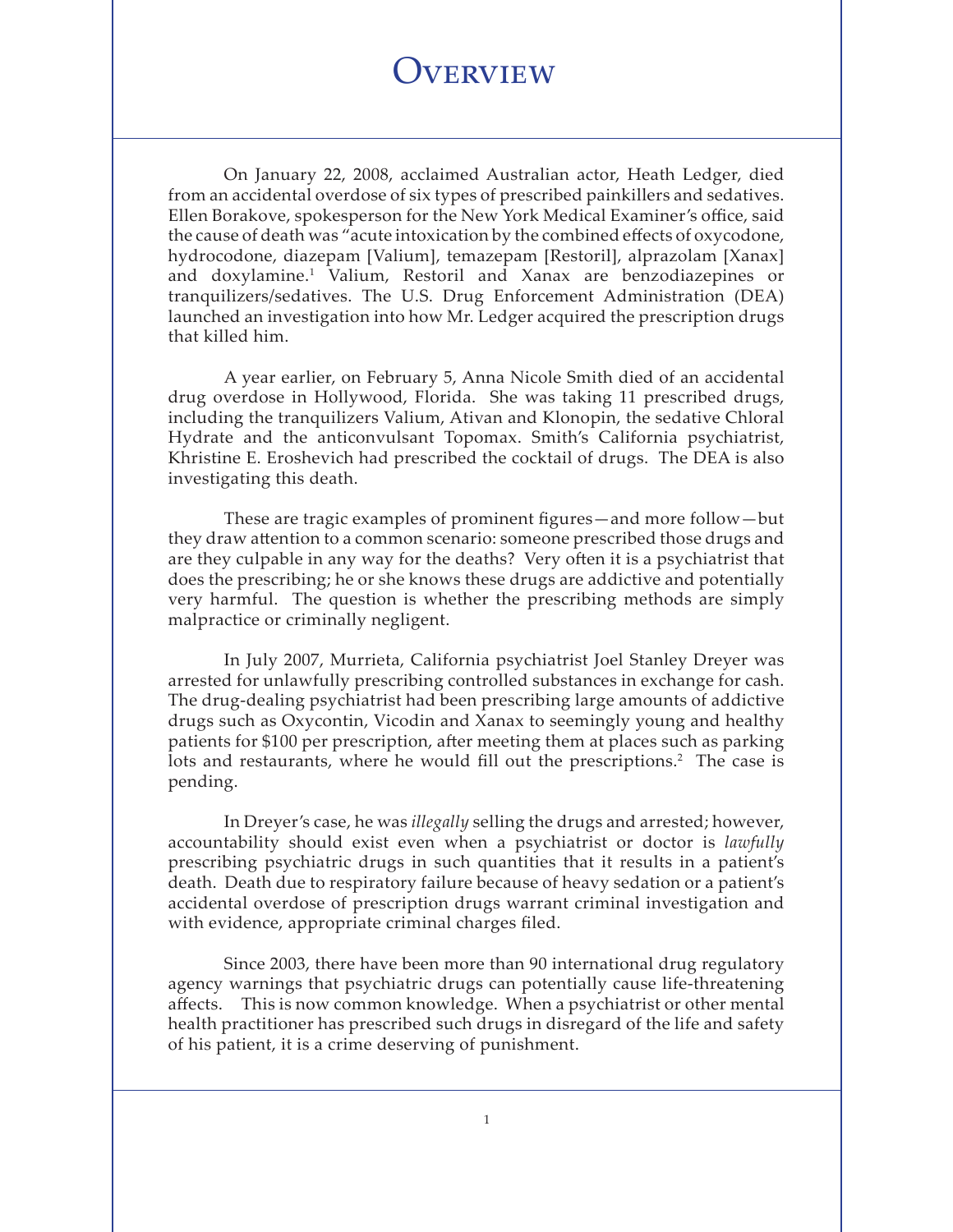### LAWFUL & UNLAWFUL PRESCRIBING of Psychotropic Drugs that Resulted in Death

The following are a small example of convictions for both lawful and unlawful prescribing of psychotropic drugs (sometimes in combination with painkillers) that resulted in death.

*Note that while some involve general physicians prescribing sedative/ hypnotics and other psychotropic drugs, often such doctors pick a "disorder" from the American Psychiatric Association's* Diagnostic and Statistical Manual of Mental Disorders *(DSM) to justify the prescription of the drug—and in the absence of any physical examination. Rather, they use the DSM—acknowledged by medical experts as unreliable because it is based on subjective opinion, not science—and, thereby no physical test can be conducted to substantiate any diagnosis. This makes it easy to use and get insurance reimbursement. Indeed, according to one veteran California health care fraud investigator, one of the simplest ways to detect fraud is to look for excessive prescribing rates among psychiatrists.*

July 10, 2006: Dr. Thomas Merrill of Florida was convicted of unlawful dispensing of controlled substances resulting in death and was sentenced to life in prison. He prescribed excessive and inappropriate amounts and combinations of controlled substances to abusers and drug addicts, and failed to monitor the use and/or abuse of the substances, resulting in the deaths of five patients. Between January 2000 and May of 2004, Dr. Merrill wrote prescriptions for controlled substances without conducting any physical examination and without determining a sufficient medical necessity for the prescription. The drugs included oxycodone (Oxycontin), alprazolam (Xanax), and diazepam (Valium).3

September 14, 2004: Dr. Jesse Henry of New Mexico was convicted of seven counts of involuntary manslaughter in the deaths of three patients due to the quantities and combinations of drugs he prescribed them. An investigation by the State Medical Investigator found that the deaths of three of Dr. Henry's patients were attributable to the quantities and combinations of methadone, hydrocodone (pain medication), Oxycontin, alprazolam (Xanax), and diazepam (Valium) prescribed by Henry. Henry was sentenced to five years supervised probation and ordered to pay a \$50,000 fine.<sup>4</sup>

● **March 31, 2003:** Florida psychiatrist George Kubski was jailed for 12 months for manslaughter in the death of a patient due to drug toxicity: he had prescribed more than 20,000 pills (Serax [oxazepam], an anti-anxiety drug; hydrocodone, a narcotic painkiller; and Ambien, a sleep aid) in three months to a patient, Jamie Lea Massey, for pain relief following two back surgeries. Kubski, 55, pleaded guilty to manslaughter by culpable negligence. Kubski's defense for failure to properly and safely prescribe the drug was that he had brain damage and the onset of dementia. He also got 10 years probation during which he cannot practice medicine and was ordered to pay \$150,000 for a trust fund for the 11-year-old daughter of Massey.<sup>5</sup>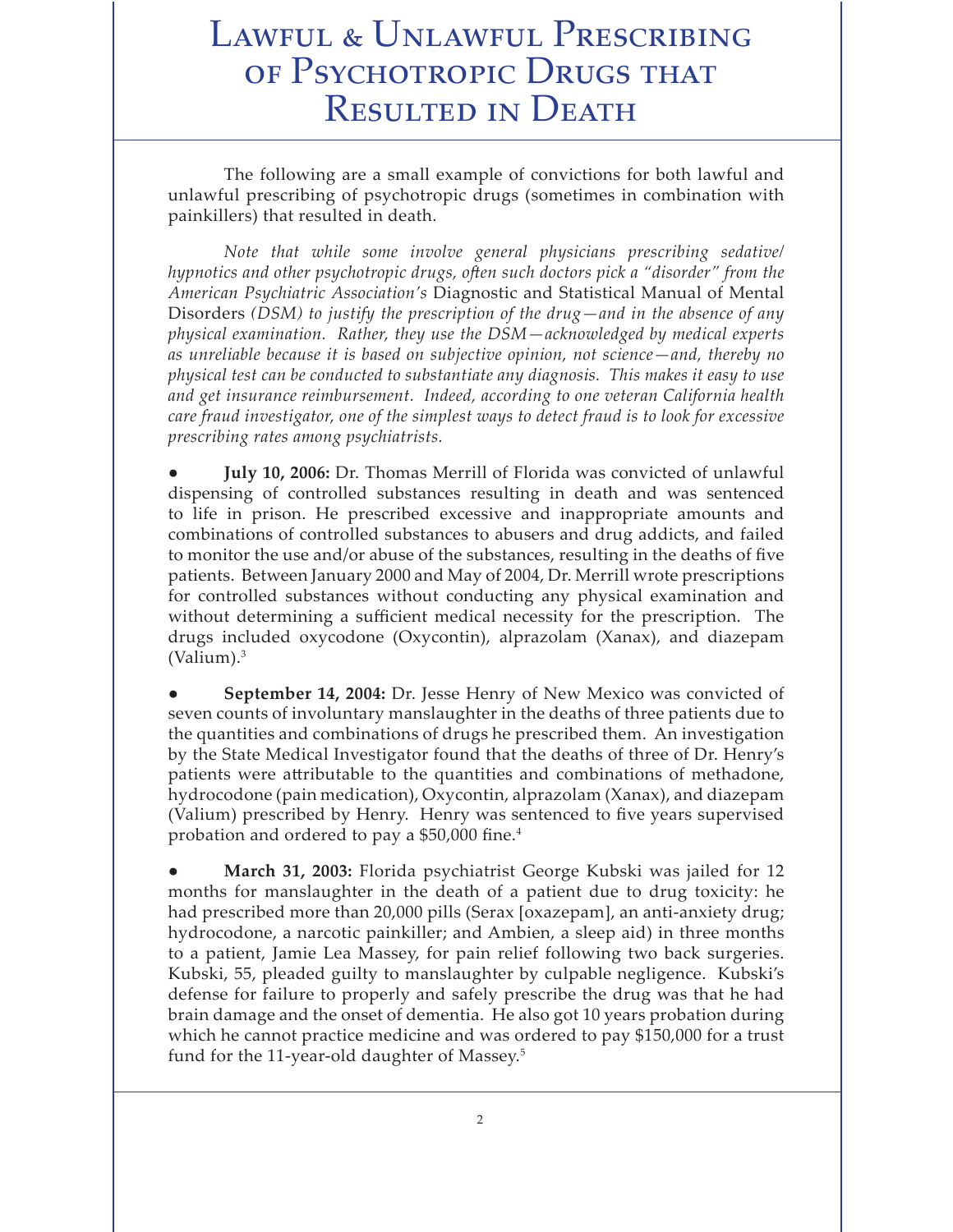February 19, 2002: Dr. James Graves of Florida was convicted of manslaughter for prescribing Oxycontin, Xanax, Soma (pain muscle relaxant) and other narcotics, that led to the overdose deaths of four patients. Assistant State Attorney Russ Edgar said the verdict is the first salvo in a battle to curb prescription drug abuse in Northwest Florida. "I thought if we succeeded in prosecuting this case, it would deter others and make our community safer,'' Edgar said. "It's a matter of public safety and public health.'' "He killed my son, and the jury confirmed that today,'' said Jane Daniels, whose son, Jeffrey Daniels, was a patient of Graves and fatally overdosed in November 1999. To convict Graves of manslaughter by culpable negligence, jurors were required to find that Graves should have reasonably known his prescriptions were "likely to cause death or great bodily injury.'' To be guilty of unlawful delivery of a controlled substance, the jury had to agree that Graves "acted outside the usual course of professional practice'' and for "no legitimate medical purpose.''<sup>6</sup>

June 13, 1997: Ohio physician Charles L. Dunifer was sentenced to four to 15 years in prison for involuntary manslaughter in the 1994 death of a patient who overdosed on a combination of painkillers and sleeping pills (no specific names given in media) prescribed by Dunifer. The patient had come to Dunifer for pain due to a work-related back injury. Dunifer had been on a list of doctors who wrote many more prescriptions than most of their colleagues. Investigators became aware of him through routine pharmacyboard audits and through complaints dating back to 1990. Assistant County Prosecutor James Gutierrez said in court that Dunifer had been dealing drugs since 1990 and described him as "nothing but a drug dealer in a suit" and "one of the biggest drug dealers" in the county.<sup>7</sup>

**January 6, 1981:** The Pennsylvania Superior Court upheld the sentence of Dr. James F. Youngkin, who was convicted of involuntary manslaughter in the death of a teenage girl to whom he had prescribed the hypnotic sedative drug Tuinal—a barbiturate, the strongest of psychotropic drugs. He was sentenced to one to three years in jail and fined \$5,000. The court in rejecting his later appeal ruled, "a defendant's acts need not be the direct cause of death for criminal responsibility to be imposed." The victim, Barbara Fedder, 17, collapsed at a party in July 1976 and died the following day. Cause of death was ruled asphyxiation because the drug depressed her gag reflex so when she vomited, the contents went into her lungs. Trial evidence showed Dr. Youngkin issued Ms. Fedder seven prescriptions for double strength Tuinal in a two-month period. A pharmacist testified he had questioned the prescription to Youngkin when Ms. Fedder came to the pharmacy in such a dazed state that she had to hold onto the cash register to stand up. Youngkin told the pharmacist to fill the prescription. This, the court said, indicated ''a prescription practice that was decidedly reckless and dangerous and led, ultimately, to Ms. Fedder's demise.''8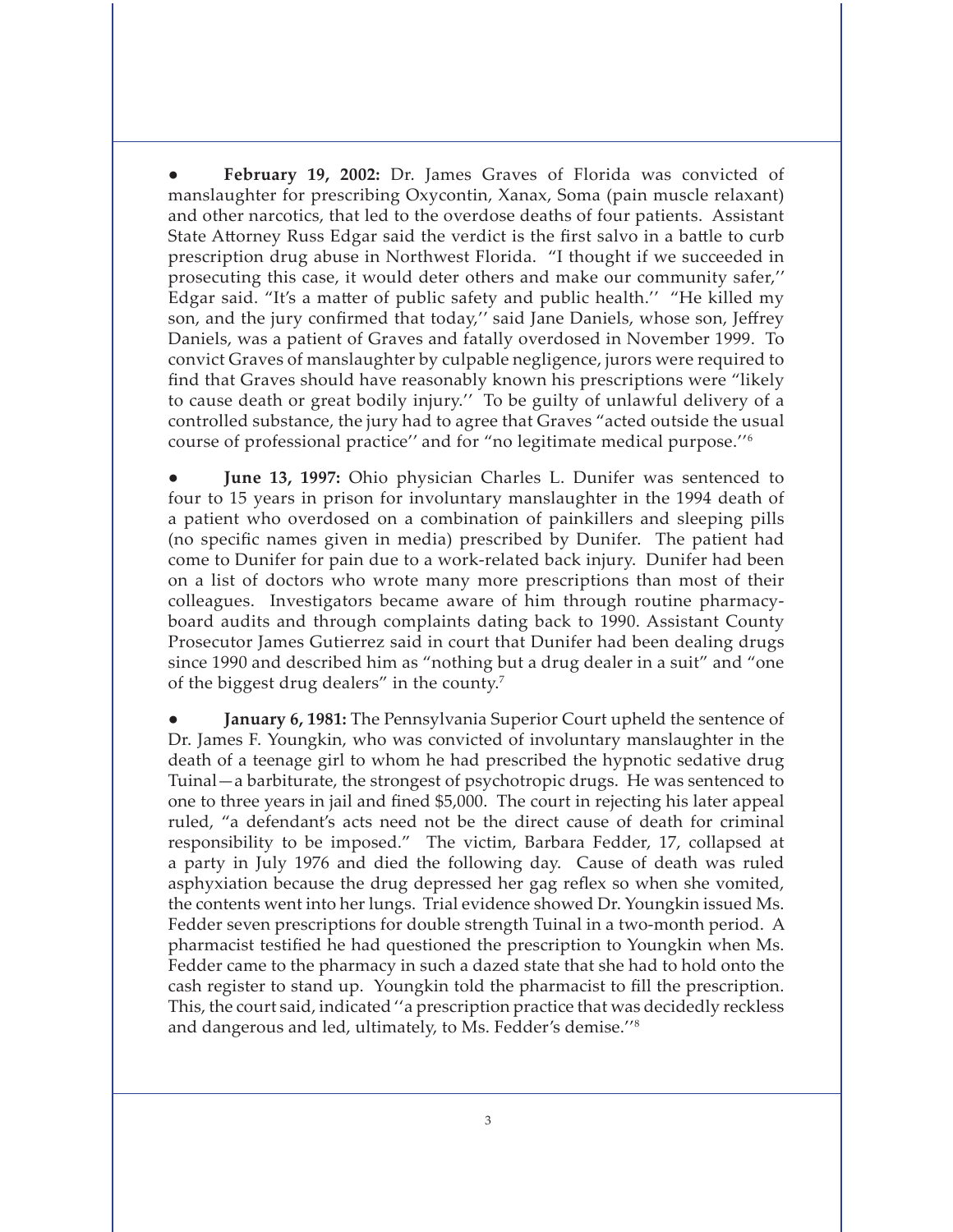# Medical Licensing Board **INVESTIGATIONS**

Aside from criminal convictions, there have also been high profile medical licensing board investigations of misconduct associated with prescribing psychotropic drugs, with several investigations still ongoing.

● **November 8, 2007:** The California Medical Board publicly reprimanded Beverly Hills physician David A. Kipper for poor record keeping, bringing a nine-year Board investigation to an end. Kipper, who was well known in Hollywood circles for treating celebrities for addiction, originally came under State fire for operating unlicensed detoxification programs in hotel suites and on private estates. The Board accused Kipper in 2003 of gross negligence in the care of eight patients and threatened to revoke his license. Two weeks later, rocker Ozzy Osbourne blamed over-drugging by Kipper for his disoriented behavior on his reality TV show, "The Osbournes." "I was wiped out on pills," said Osbourne. "I couldn't talk. I couldn't walk. I could barely stand up…. It got to the point where I was scared to close my eyes at night—afraid I might not wake up." Osbourne filed his own complaint, accusing Kipper of putting him on a regimen of habit-forming drugs after charging tens of thousands of dollars for detoxification.<sup>9</sup>

● **February 5, 2007:** Anna Nicole Smith died of an accidental drug overdose in Hollywood, Florida. She was taking 11 prescribed drugs, including the tranquilizers Valium, Ativan and Klonopin, the sedative Chloral Hydrate and the anticonvulsant Topomax. Smith's California psychiatrist, Khristine E. Eroshevich had prescribed the cocktail of drugs and had accompanied Ms. Smith to Florida. Since April 2007, the California Medical Licensing Board has been investigating Dr. Eroshevich's practices. The Broward County medical examiner found 600 missing pills from the prescription bottles, none of which were more than five weeks old.<sup>10</sup> On September 5, FOX News reported on its website that a Drug Enforcement Administration investigation is also ongoing. On September 10, 2006, Ms. Smith's son, Daniel, died of an accidental overdose of methadone and prescribed SSRI antidepressants Zoloft and Lexapro.11 In September, Dr. Cyril Wecht, a forensic pathologist hired by her family, concluded that Daniel Smith died from methadone and the two antidepressants.<sup>12</sup>

July 6, 2000: Eric Douglas, the son of Kirk Douglas and half-brother of Michael Douglas, died of "acute intoxication" from prescription tranquilizers and painkillers combined with alcohol.<sup>13</sup> The coroner ruled it was an "accidental overdose." A *Los Angeles Times* article on his death noted, "Court and medical board records indicate that Douglas' final, fatal descent may have stemmed from treatment by a psychiatrist who has since had his license revoked by the Medical Board of California." In 2001, a lawsuit filed on behalf of Mr. Douglas against the psychiatrist, William O. Leader, who had treated him between 1997 and 1999, stated that Leader's near lethal doses of psychiatric drugs so incapacitated Mr. Douglas that he was unable to care for himself and nearly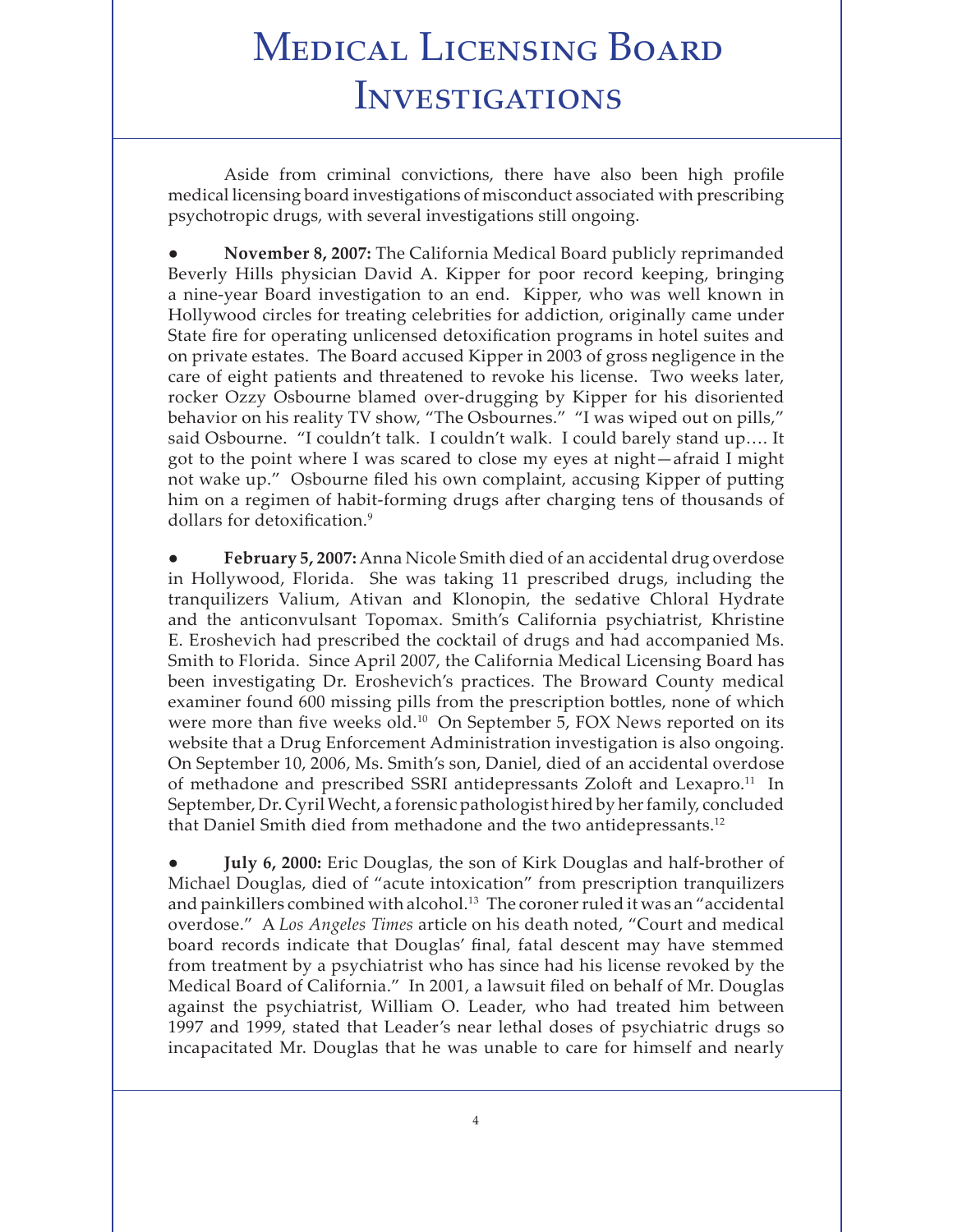died twice. According to the court documents, Leader also prescribed drugs over the phone without seeing Mr. Douglas. The lawsuit was settled out of court in May 2004.14

Investigations

January 19, 1996: Don Simpson, one of Hollywood's most successful producers was found dead of a massive drug overdose at his home. Police found 80 bottles of prescription drugs in the house, prescribed by psychiatrist Nomi Fredrick. An autopsy determined that a cocktail of cocaine and prescribed stimulants, antidepressants, sedatives and tranquilizers had caused heart failure and death.<sup>15</sup> Agents from the California Medical Board, the California Board of Pharmacy and the Drug Enforcement Administration also found that an estimated 15,000 medications had been provided to Mr. Simpson by 15 doctors. For just 10 days of "treatment" Fredrick had billed Mr. Simpson \$38,600 in fees.<sup>16</sup> The California Medical Board revoked Fredrick's license in September 2000 for gross negligence and repeated acts of negligence, noting that, "By far, the bulk of the trial of this matter concerned patient D.S., a very well known Hollywood producer, who died of a drug overdose…. Respondent (Fredrick) treated this patient…. Evidence…as well as testimony…presented clear and convincing proof that Respondent was incompetent in her treatment of D.S. and dishonest in her testimony, in her notes and in her dealings with other health care professionals regarding this patient." (She was reinstated in May  $2005.$ )<sup>17</sup>

● **1994:** Three doctors—Dr. William F. Skinner, former director of the chemical dependency unit at St. John's Hospital and Health Center in Santa Monica; Dr. Michael Roth and Dr. Michael S. Gottlieb, an immunologist, were reprimanded by the California Medical Licensing Board for prescribing huge amounts of drugs to Elizabeth Taylor: more than 1,000 prescriptions in five years for 28 different drugs including Demerol, Percocet (painkillers), Valium and methadone. It was seen as a minor reprimand at the time.<sup>18</sup>

February 1988: The California Board of Medical Quality charged Eugene Landy, a clinical psychologist and reputed "pioneer" in drug treatment, with ethical and license code violations. Landy voluntarily gave up his license to practice for two years. When he requested reinstatement in 1992, the Board opposed it.<sup>19</sup> The Board found him guilty of gross negligence and administering drugs unlawfully. Landy had treated "Beach Boys" icon, Brian Wilson ("California Girls," "Good Vibrations" and "Surfin' USA") in 1976, quickly demanding "total therapeutic authority over the patient and the patient's environment."20 He prescribed Mr. Wilson psychotropic drugs, including tranquilizers. In January 1983, Landy insisted on complete control of all aspects of Mr. Wilson's life—at a cost of nearly half a million dollars. A long time friend of Mr. Wilson reported Landy to the U.S. Attorney General. Unlike most stories of psychiatric drug abuse, with the support of family and friends, Brian Wilson beat the odds and returned to writing and recording.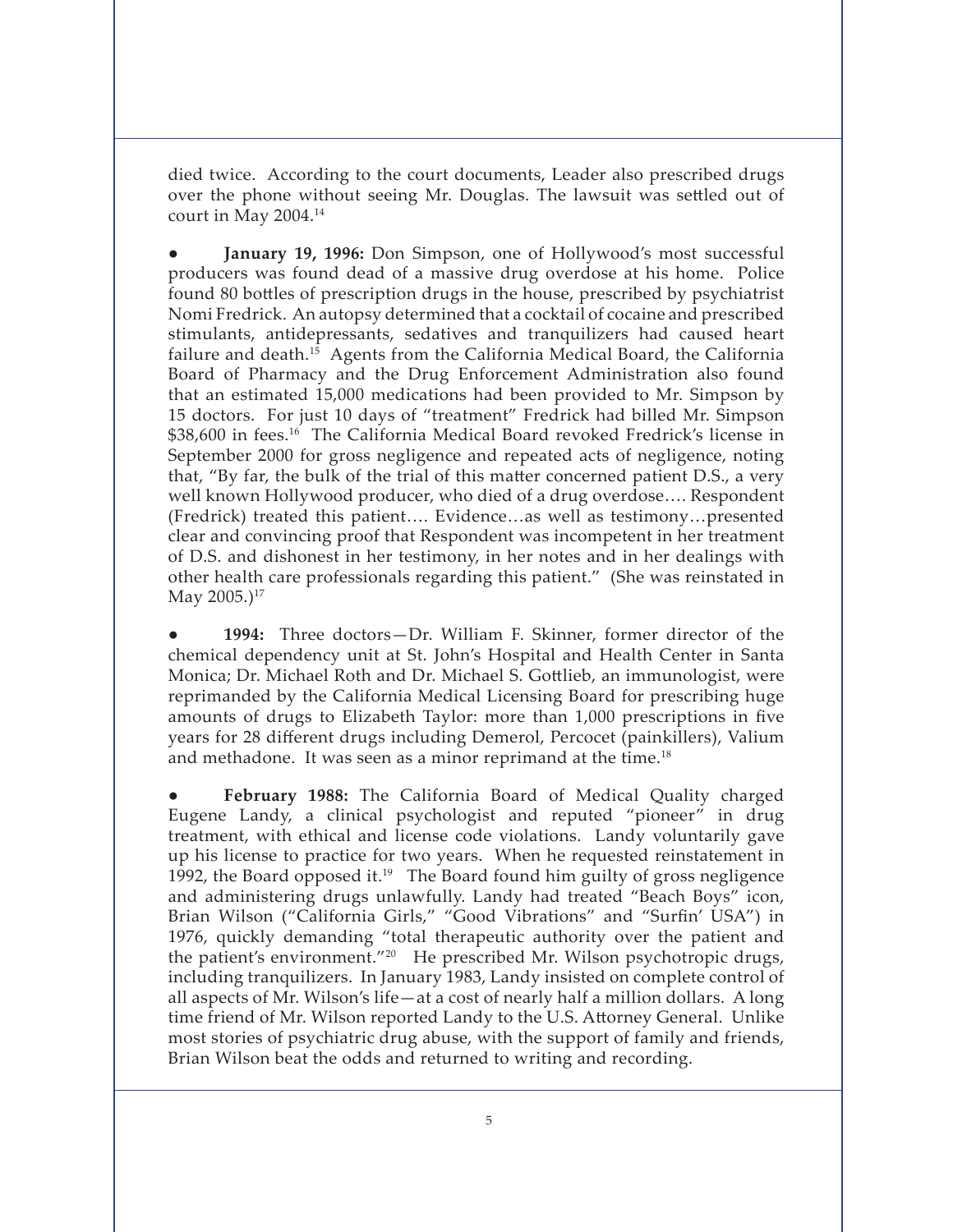● **1980-1995:** Elvis Presley was prescribed highly addictive barbiturates, sedatives, and painkillers leading to his accidental overdose death on August 16, 1977. His treating physician, Dr. George C. Nichopoulos wrote 196 medication orders for more than 10,000 pills and hundreds of injections for such painkillers as Demerol, Leritine, Percodan and Dilaudid, the amphetamines Dexedrine and Biphetamine and such barbiturates as Amytal, Tuinal, Quaalude and Placidyl. In summing up the findings of his tests on Mr. Presley's blood and tissue, Robert Cravey, chief toxicologist for the Orange County Sheriff's and Coroner's Department wrote: "In view of the lack of significant pathology to explain death, and considering the vast number of sedative-hypnotic and analgesic drugs found in concentrations ranging primarily from therapeutic to toxic, the combined effect of these drugs in combination must be considered. These findings would be consistent with coma and certainly could have proved fatal."<sup>21</sup> In court, Nichopoulos admitted that the prescribed drugs were responsible for most of Mr. Presley's health problems, including his weight problems.<sup>22</sup> On January 19, 1980, the Tennessee Board of Medical Examiners suspended Nichopoulos' medical license for *three months* for his prescribing methods.23 In May the same year, Nichopoulos was indicted but later acquitted on 11 counts of criminally over-prescribing addictive drugs to rock star, Jerry Lee Lewis and others. Mr. Lewis was prescribed Dexamyl and Preludin, both amphetamine stimulants that Nichopoulos knew Mr. Lewis was addicted to at the time.<sup>24</sup> In 1995, Nichopoulos lost his license to practice when he was found guilty of gross medical malpractice and unethical conduct with 13 patients, including Jerry Lee Lewis.<sup>25</sup>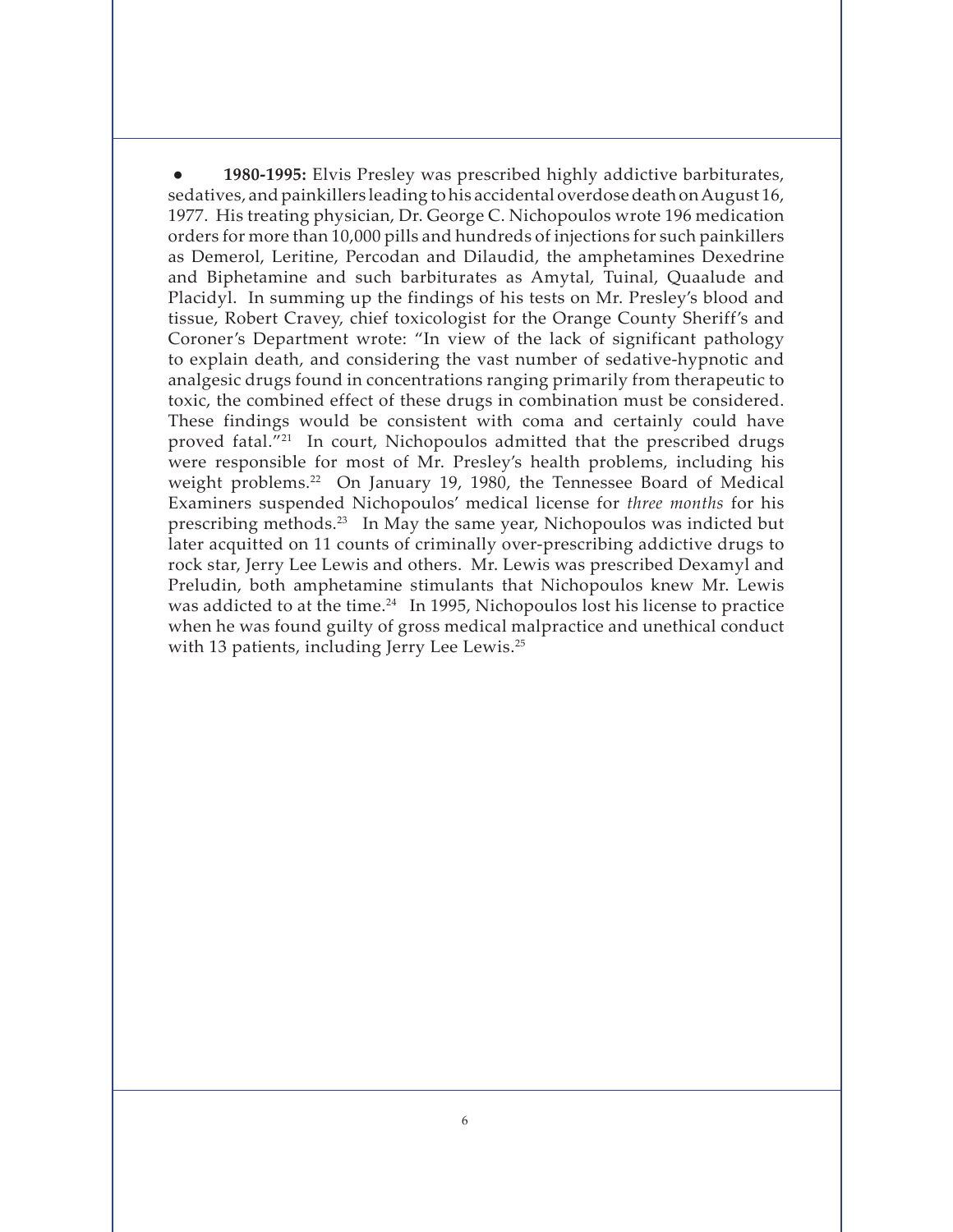## SUMMARY & RECOMMENDATIONS

The practice of polypharmacy (multiple prescriptions for different drugs), especially when involving psychiatric drugs that are mind-altering and addictive or combined with painkillers that are also addictive is serious irregular medical practice. Even prescriptions of single psychiatric drugs can be so dangerous as to cause death and supervision of patients taking such drugs is even more imperative. Whether the victims of such prescribing are celebrities or not, the following should occur:

1. Each patient death resulting from an accidental overdose, asphyxiation or other psychotropic drug-related causes, should be investigated for criminal culpability.

2. Such an investigation should also include possible fraud: the psychiatrist picking a "disorder" from the *Diagnostic and Statistical Manual of Mental Disorders* to prescribe the drugs in order to obtain insurance reimbursement and to defraud government or private insurance companies.

3. Medical licensing boards investigating cases of medical negligence or misconduct involving prescription practices leading to the death of a patient should be required to report these to the police for criminal investigation.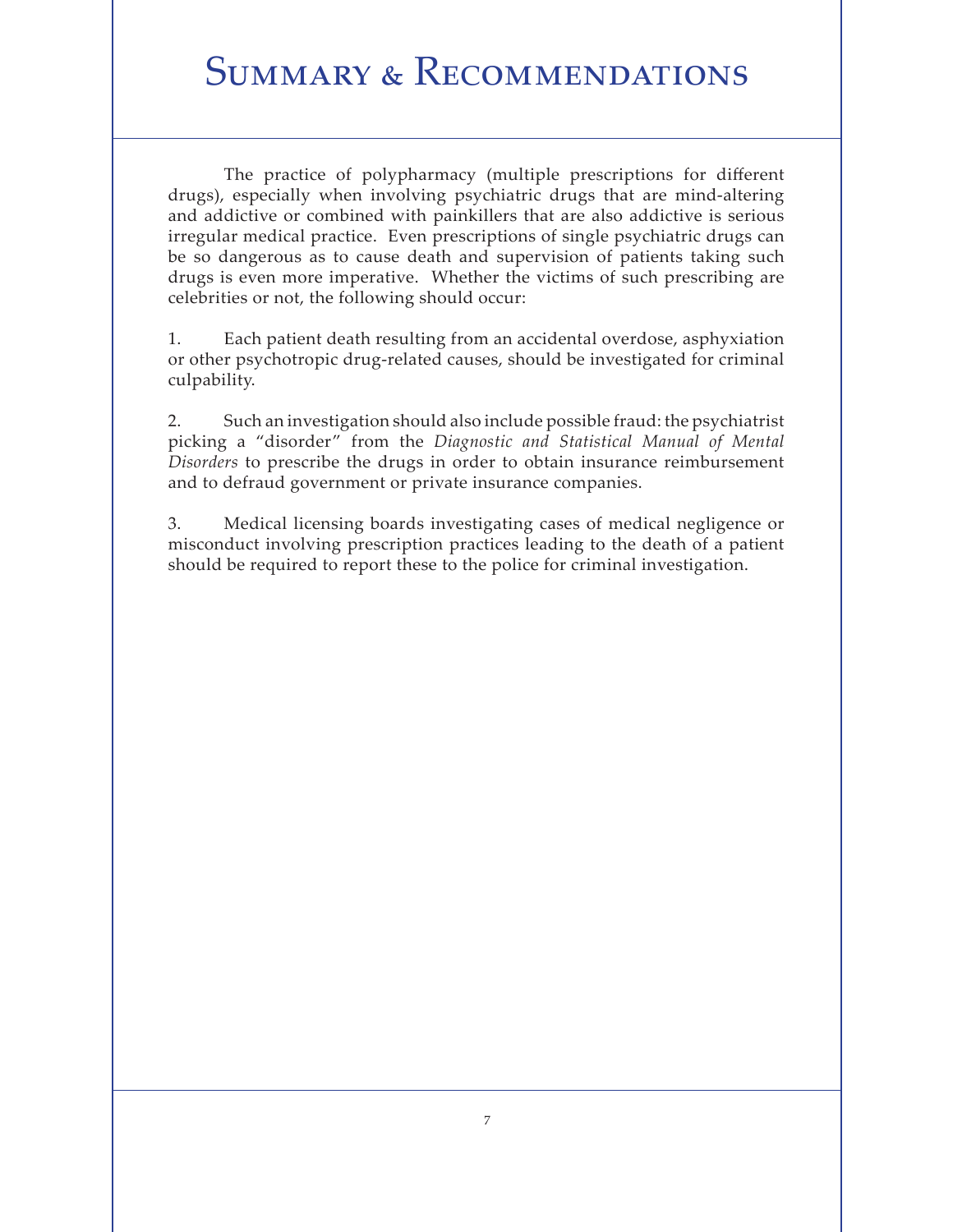### **REFERENCES**

1. Lorena Blas, "Ledger death: Accidental overdose of prescription drugs," *USA Today*, 6 Feb. 2008. 2. "Murrieta psychiatrist arrested for unlawfully prescribing controlled substances," *Inland News*, 24 July 2007.

3. "Cases against doctors," Diversion Control web page of the U.S. Department of Justice Drug Enforcement Administration, http://www.deadiversion.usdoj.gov.

4. *Ibid*.

5. John Pacenti and Antigone Barton, "Psychiatrist gets year for patient's pill death," *Palm Beach Post*, 1 Feb. 2003; Fred Schulte, "Psychiatrist gets a year in jail after patient dies," *Sun-Sentinel*, 2 Feb. 2003.

6. Monica Scandlen, "Landmark Oxycontin case," *Pensacola News Journal* (FL), 20 Feb. 2002.

7. James Ewinger, "Doctor sought fake passport, gets new term," *Plain Dealer*, 14 June 1997; James Ewinger, "Former doctor pleads guilty; he was charged with manslaughter in drug overdose," *Plain Dealer*, 17 May 1997.

8. "Superior Court upholds sentence of Columbia County doctor," *United Press International*, 5 Jan. 1981.

9. Chuck Phillips, "Board rebukes detox doctor," *Los Angeles Times*, 8 Nov. 2007.

10. David K. Li, "Med Panel Probes Anna's '600-pill' Shrink," *New York Post*, 6 Apr. 2007.

11. Chris Francescani and Amy Cholawa, "Private Autopsy Says Drug Combo Killed Anna Nicole's Son," *ABCNews*, 27 Sept. 2006.

12. "Autopsy shows Smith's son on medication," *Associated Press*, 18 Sept. 2006.

13. "Eric Douglas' Death Ruled OD," *E! Online*, 11 Aug. 2004.

14. Bettijane Levine and Paul Lieberman, "Identified in his addiction," *Los Angeles Times*, 17 July 2004.

15. Chuck Philips and Michael A. Hiltzik, "Autopsy finds Don Simpson Died of Overdose," *Los Angeles Times*, 27 Mar. 1996; Cynthia McFadden and Sam Donaldson, "The Death of Film Producer Don Simpson," *ABC PRIMETIME LIVE*, 26 Mar. 1997.

16. *Ibid*.

17. Proposed Decision of the Division of Medical Quality, Medical Board of California, Department of Consumer Affairs, "In the Matter of the Accusation Against Nomi Judith Fredrick, M.D….," Case No. 17-96-68986, 21 Sept. 2000.

18. Claire Spiegel and Virginia Ellis, "3 Doctors cited in Taylor drug case," *Los Angeles Times*, 14 Aug. 1994.

19. Timothy White, *The Nearest Faraway Place* (Henry Holt and Company, New York, 1994), p. 349. 20. Brian Wilson with Todd Gold, *Wouldn't It Be Nice, My Own Story* (HarperCollins Publishers, New York, 1991), pp. 9, 116-17, 122, 209-10.

21. *Ibid*., p. 289.

22. *Ibid*., p. 285.

23. Les Seago, "Law Officers Studying Testimony From Presley's Doctor's Hearing," *Associated Press*, 26 Jan. 1980.

24. "Doctor testifies about his efforts to control Presley's use of drugs," *The New York Times*, 31 Oct. 1981; "Presley Doctor Indicted on Drugs," *The New York Times*, 17 May 1980; "Presley's doctor acquitted on all prescription charges," *The New York Times*, 5 Nov. 1981.

25. Jon Shiffman, "Judge hears dispute over macabre collection of Elvis memorabilia," *The Philadelphia Enquirer*, 24 Mar. 2007; "Elvis' Doc Gets Bagged Over Drugs," *Newsday*, 20 July 1995.